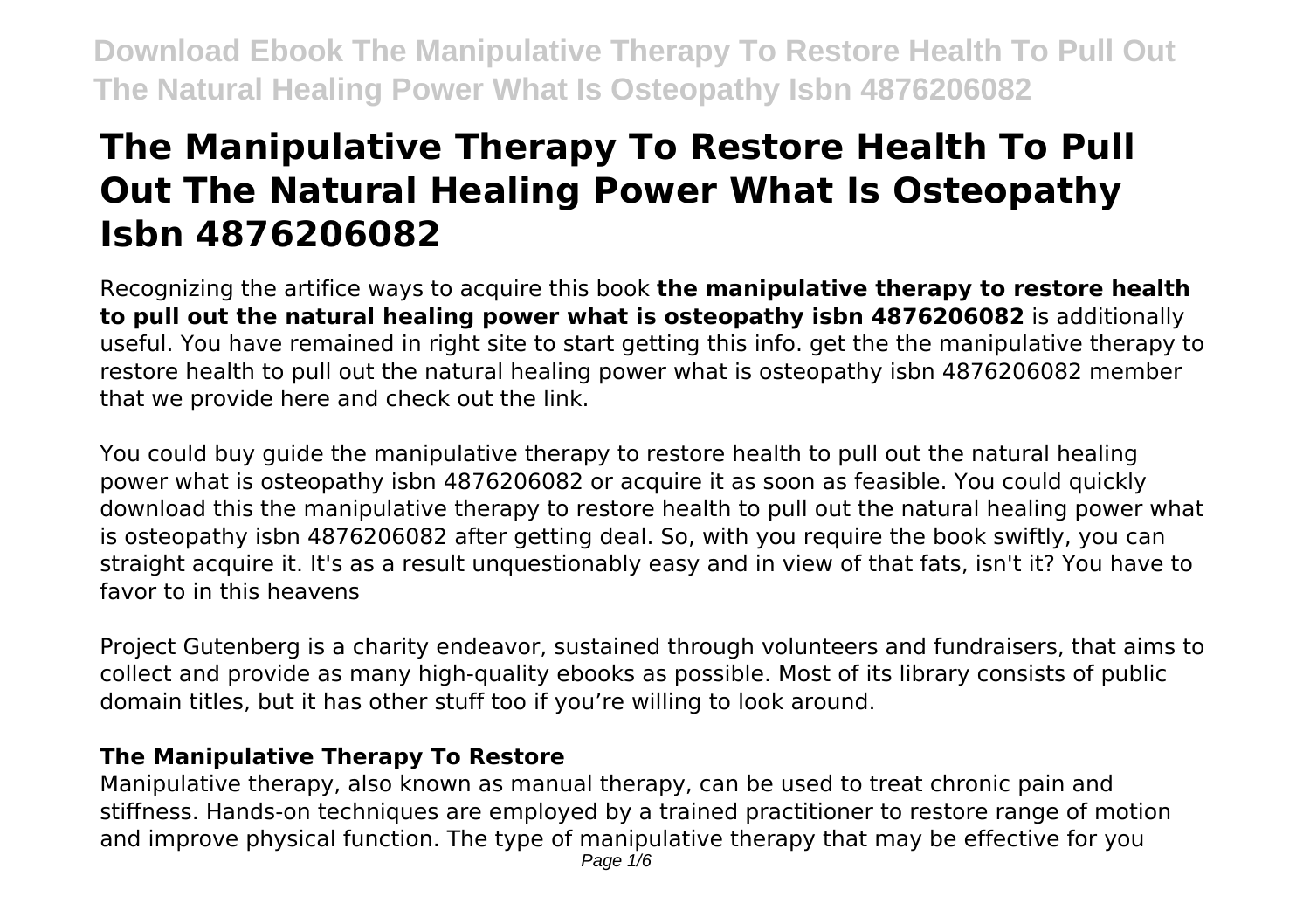depends on your specific condition or injury.

### **What Are Manipulative Therapies and Can They Help You ...**

This manipulative therapy is the most accepted and utilized by the medical profession all over the world, especially in the Western hemisphere. The aim is to retrain and restore the bodily functions lost as a result of operations, trauma, strokes, disease, etc., by applying mild pressure, heat, water and / or manipulation or strengthening techniques to the moving parts of the body.

### **Manipulative Therapy - an overview | ScienceDirect Topics**

The goal of Osteopathic Manipulative Treatment (OMT) is to restore motion and balance to affected areas of the musculoskeletal system. With balance, fluid and healing elements can return to the area and the toxic byproducts of injury can be drained away.

### **Osteopathic Manipulative Treatment (OMT) - Village ...**

Osteopathic practitioners (DOs) support the body's ability to restore and maintain health by using palpation and manual techniques to influence muscles, joints, nerves, connective tissue, circulation and internal organs. These hands on techniques are called osteopathic manipulative treatment or OMT.

# **McKinley Orthopedic | Osteopathic Manipulative Therapy**

Many people in recovery, however, do not realize that they are continuing to engage in manipulative behaviors in an effort to feel more comfortable and get what they want from their relationships. In many cases, manipulative behaviors have become their "go-to" method for getting what they want yet they have no idea they are doing it.

# **Are You Manipulative in Recovery? - Solutions Recovery**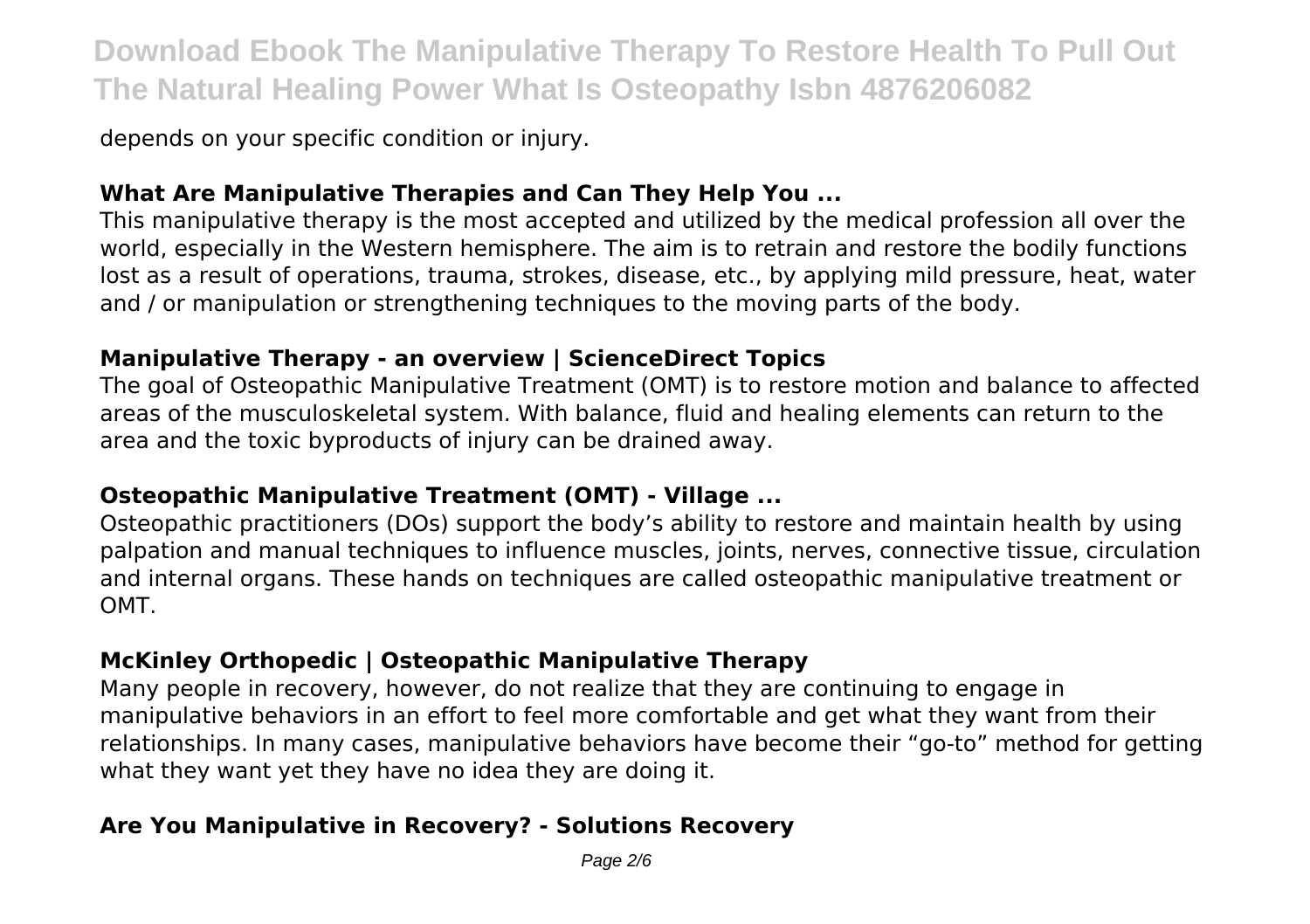Since manipulative therapy aims to restore the function of concurrent dysfunctions of the neck and high back, which is an important prognostic indicator for shoulder disorders [32,33], we expected manipulative therapy to be cost saving on the long term. Perhaps with a longer follow-up more cost savings can be obtained.

### **Manipulative therapy in addition to usual medical care ...**

Osteopathic Manipulative Treatment (OMT) With the patient sitting or lying down on a table, the doctor of osteopathic medicine will gently apply a precise amount of manual pressure in a specific direction. The pressure is applied either directly in the affected areas or at some distance away.

# **Osteopathic Manipulative Treatment (OMT)**

Osteopathic manipulative treatment is a valuable modality that has the potential to decrease cost and improve pain/function in patients. ... The goals of applying manual medicine are to restore ...

# **Osteopathic Manipulative Treatment: A Primary Care ...**

Osteopathic Manipulative Treatment, or OMT, is a set of hands-on techniques used by osteopathic physicians (DOs) to diagnose, treat, and prevent illness or injury. Using OMT, a DO moves a patient's muscles and joints using techniques that include stretching, gentle pressure and resistance.

### **OMT: Osteopathic Manipulative Treatment | American ...**

Osteopathic manipulation uses several different techniques to help you release the barrier of knee motion and helping you restore flexibility. A muscle-energy technique involves bending your knee to the maximum point while you slightly resist, holding it in this position for some time and releasing.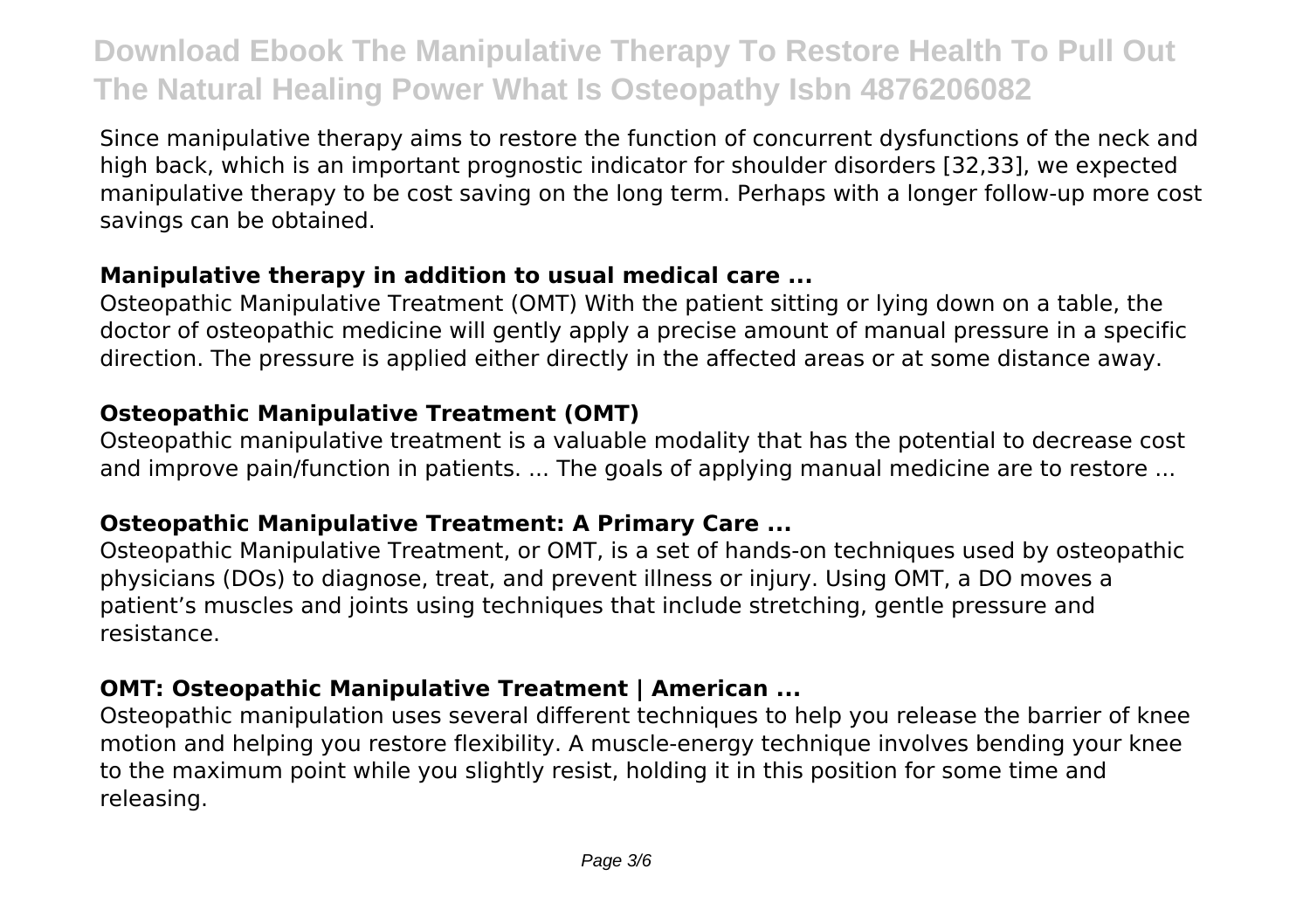# **Knee Manipulation Procedure - What to Expect?**

manipulation and use mobilization in an effort to better align themselves with the AMA and distant themselves from the chiropractic community. However many physical therapists have shied away from using thrust manipulation for a variety of different reasons.

#### **Brief History of Manipulation**

Therefore, the proposed treatment is intended to restore a normal cervical and lumbar lordosis, and reduce forward head posture before the scoliotic curvatures are addressed. The specific manipulative and rehabilitative procedures used in this study are designed to both reduce the scoliotic curvature and theoretically retrain the involuntary ...

#### **Scoliosis treatment using a combination of manipulative ...**

True victims need to reach out for support; it's important for their survival. They seek therapy, God or other saving methods to restore their mental and emotional health. While talking about the abusive experience, they appear confused, jumpy, nervous and afraid. They may cry hysterically—urgency and emotion are in their speech.

### **17 Warning Signs of a Manipulator—Never Get Deceived Again ...**

What is osteopathic manipulative therapy (OMT)? OMT is a form of hands-on therapy provided by osteopathic doctors like Dr. Bellingar. During her medical training, Dr. Bellingar learned special techniques so she has a better understanding of the structure and function of all the muscles, nerves, and bones in your body and how they're all interconnected.

### **Osteopathic Manipulative Therapy Specialist - Seminole, FL ...**

By restoring normal function to the whole body, we stop the compensation and abnormal pressures placed on joints and muscles that are not functioning properly. This eliminates pain issues caused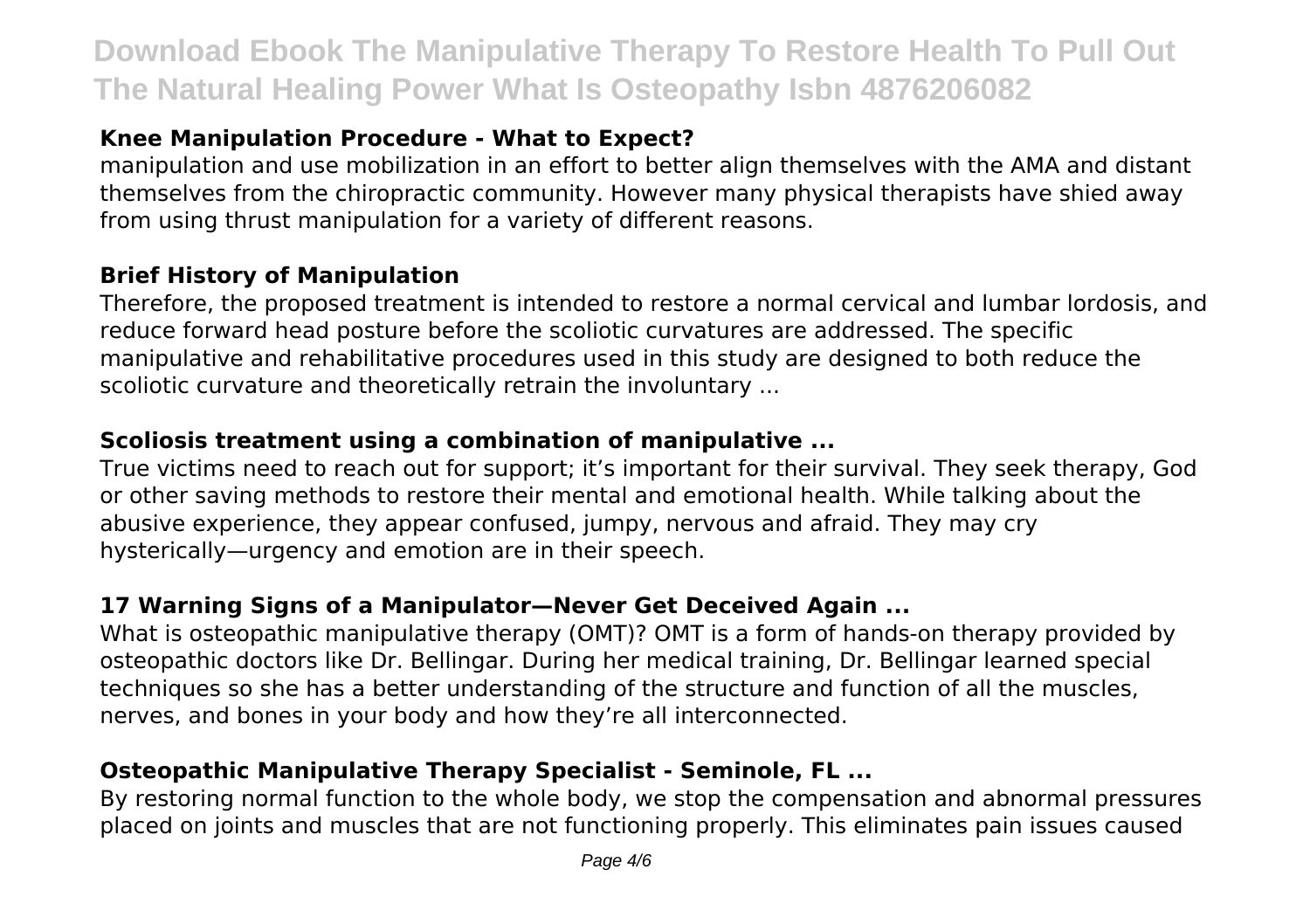by muscles that are working too hard and unable to relax properly.

### **What is Osteopathic Manipulative Therapy? | Osteopathic ...**

One of the most common and well-known therapeutic procedures of the Manual Therapy and learned in this online course is Spinal Manipulation (sometimes referred to as "spinal adjustment"). The purpose of vertebral manipulation is to restore joint mobility by manually applying a controlled force to joints that have become hypomobile – or restricted in their movement – as a result of a tissue injury.

#### **Spinal Manipulative Therapy online course - WiFi Mentor**

Chiropractic Manipulative Therapy. Diversified Technique. Benefits: A high thrust technique used to restore normal function to the biomechanics and neurophysiology of the body via correction of spinal subluxations which are alterations of the normal dynamics, anatomical or physiological relationships of contiguous articular structures.

### **Chiropractic Manipulative Therapy in Farmington, MO | Long ...**

Manual therapy, also known as mobilization or manipulative therapy, is a form of hands-on treatment where a physiotherapist carefully moves the tissues and joints of the body to restore movement and relieve pain. Read More.

### **Manual And Manipulative Therapy Treatments Toronto | My ...**

What is the purpose of manipulative therapy? to alleviate pain, restore motion to the joint, assist in restoring movement and function to the region What are the two categories of manipulative therapy techniques?